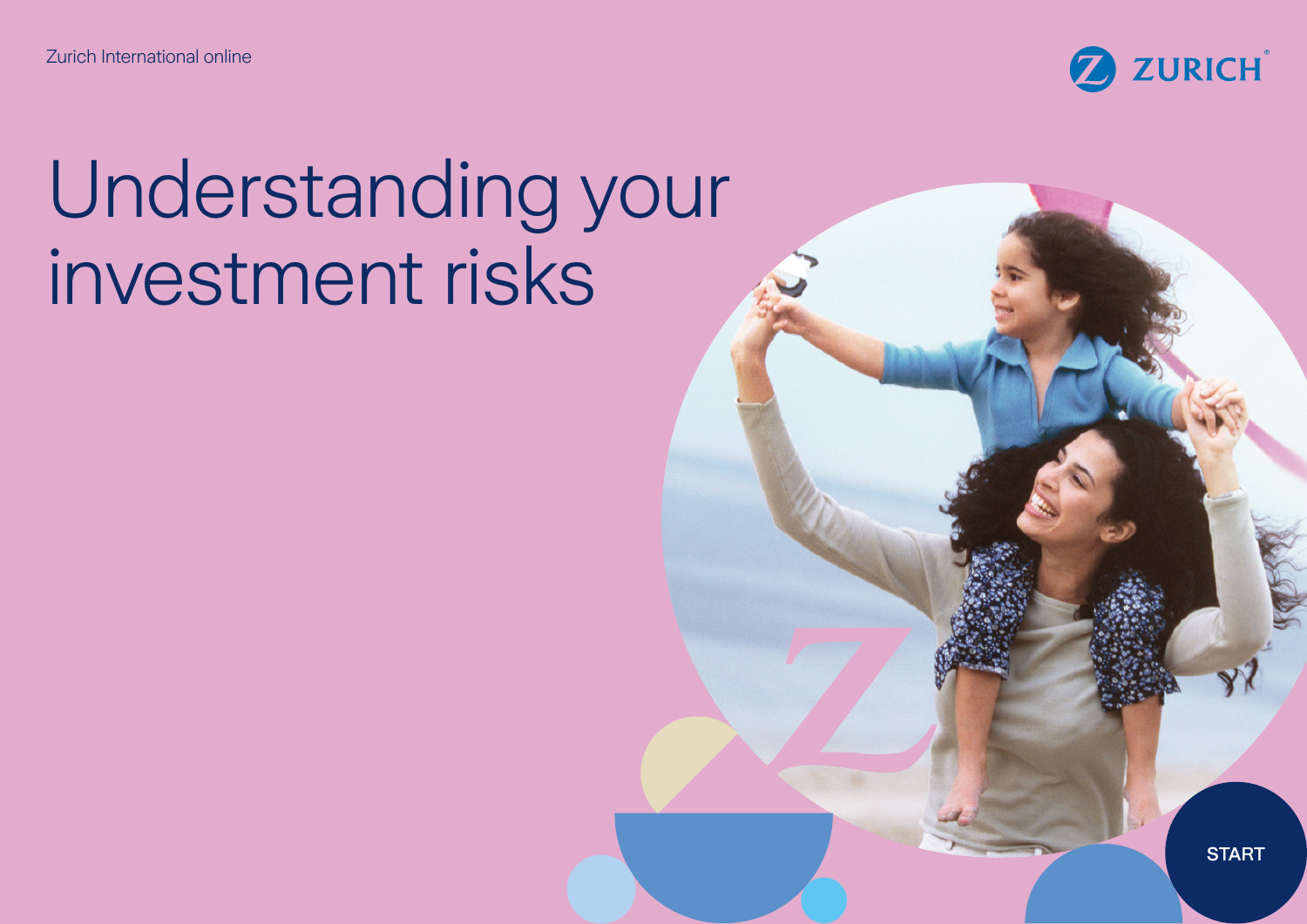# What are the risks of investing?

There are many risks associated with investing. The information below provides details of the main types of investment risk you could be exposed to.

We are responsible for giving you access to clear information about the types of investment available to you and the risks you should consider. You are responsible for making sure that you are satisfied you understand the assets you are considering investing in, including the associated risks, so you can make an investment decision.

# Risk factors

Whatever you invest in, you could lose some or all of your money – nothing is guaranteed. You should understand the risk of each asset you're considering investing in before you invest in it.

Although the investment risk associated with cash is low, its value may be at risk of being eroded by inflation. In some circumstances, when interest rates are low, the returns on cash may be less than the charges.

Investment funds, shares and gilts share many risks – however, the level of risk will vary considerably between different funds and different shares and gilts. Some shares and gilts can be high risk and you should make sure that you understand all the risks involved before you invest.

The risks associated with investment funds will depend on the assets in which they invest.

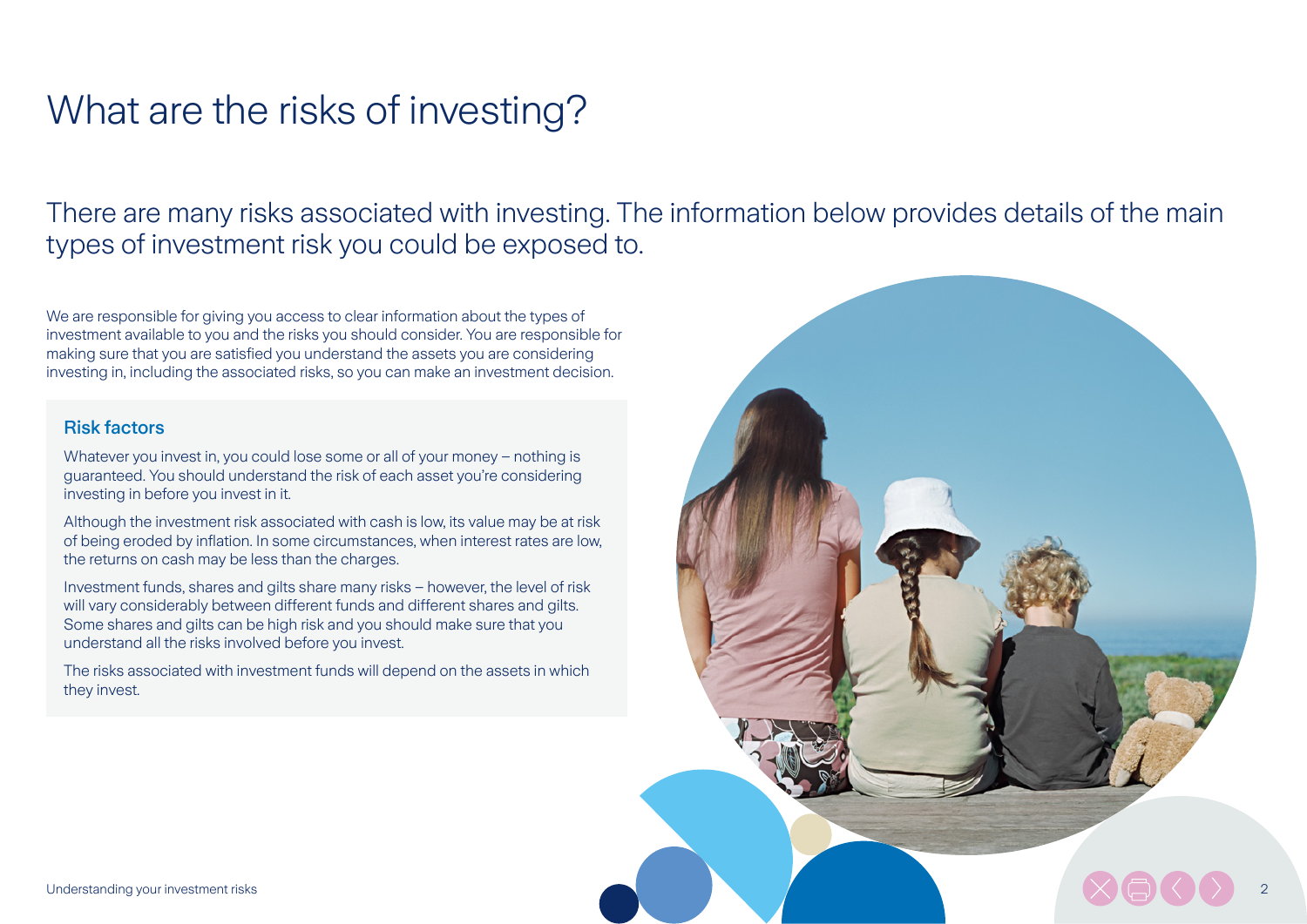# The following generic risks are in alphabetical order.

## **Charges taken from capital**

Fund manager charges vary widely between fund managers and the funds they operate. Some fund managers will take their charges directly from the fund's capital rather than from the investment income its underlying assets generate. This results in higher income but lower capital growth and there is a risk of capital erosion.

#### **Concentrated asset portfolio**

This will include funds that specialise in a specific market. For example, this might be a particular sector such as technology, or a geographical region such as the Far East. It may also include those funds that limit their investment portfolio to a particular asset class. Such funds are likely to carry more risk than funds that spread their investments across a wider range of assets and asset classes.

#### **Credit/Debt**

The returns on debt securities for example certain types of money market instruments such as commercial paper as well as company bonds and government bonds, all depend on the continuing ability of the issuing company or government to service the interest payments and repay the loan at maturity. The level of credit risk depends on the likelihood of the company or government that issued the bond defaulting on its financial obligations. The credit risk of individual companies and governments is measured by agencies such as Standard & Poor's, Moody's and Fitch.

#### **Dilution levy/adjustment**

When fund managers buy and sell assets in a fund, associated dealing costs (such as stockbroker fees and taxes) are normally taken from the fund. These costs are reflected in the share price and the performance of the fund, so they are shared equally among investors.

However, if investors (individually or collectively) are buying or selling significant numbers of shares, relative to the size of the fund, the resulting dealing costs may adversely affect existing investors. This is called 'dilution'. The fund manager may offset the effects of dilution so that investors who are not buying or selling at these times are treated fairly.

A fund manager may do this by either:

- **•** applying a dilution levy, deducted from the value of transactions made by investors who are buying or selling at these times. The levy is paid into the fund and is used to cover the associated dealing costs, or
- **•** making a 'dilution adjustment' by adjusting the share price to take account of the dealing costs, so that only those investors buying and selling on that day are affected.

#### **Emerging markets**

Assets that invest in less developed markets are at higher risk from political and economic instability that may lead to increased price and currency volatility.

#### **Equity**

The value of shares and the risks associated with them depend on many factors. As well as the underlying performance of the individual company, share prices will be affected by market expectations of risks and opportunities relating to the market sector, particular industry, the wider economy as well as any other outside factor that might influence a company's performance. For example unexpected events such as natural disasters.

#### **Exchange rate**

This risk results from the changes in the relative price of one currency against another. It affects assets that are valued in, or have a value derived from assets priced in a currency other than pounds sterling. For example, funds may be denominated in sterling but invest in assets denominated in US dollar. The rate of exchange between sterling and every other currency is constantly changing and the level of exchange rate risk is determined by the speed and extent of those changes. Typically, if an asset has a stable price in US dollar but the value of sterling increases relative to the US dollar, it will cause the relative sterling denominated value to fall.

3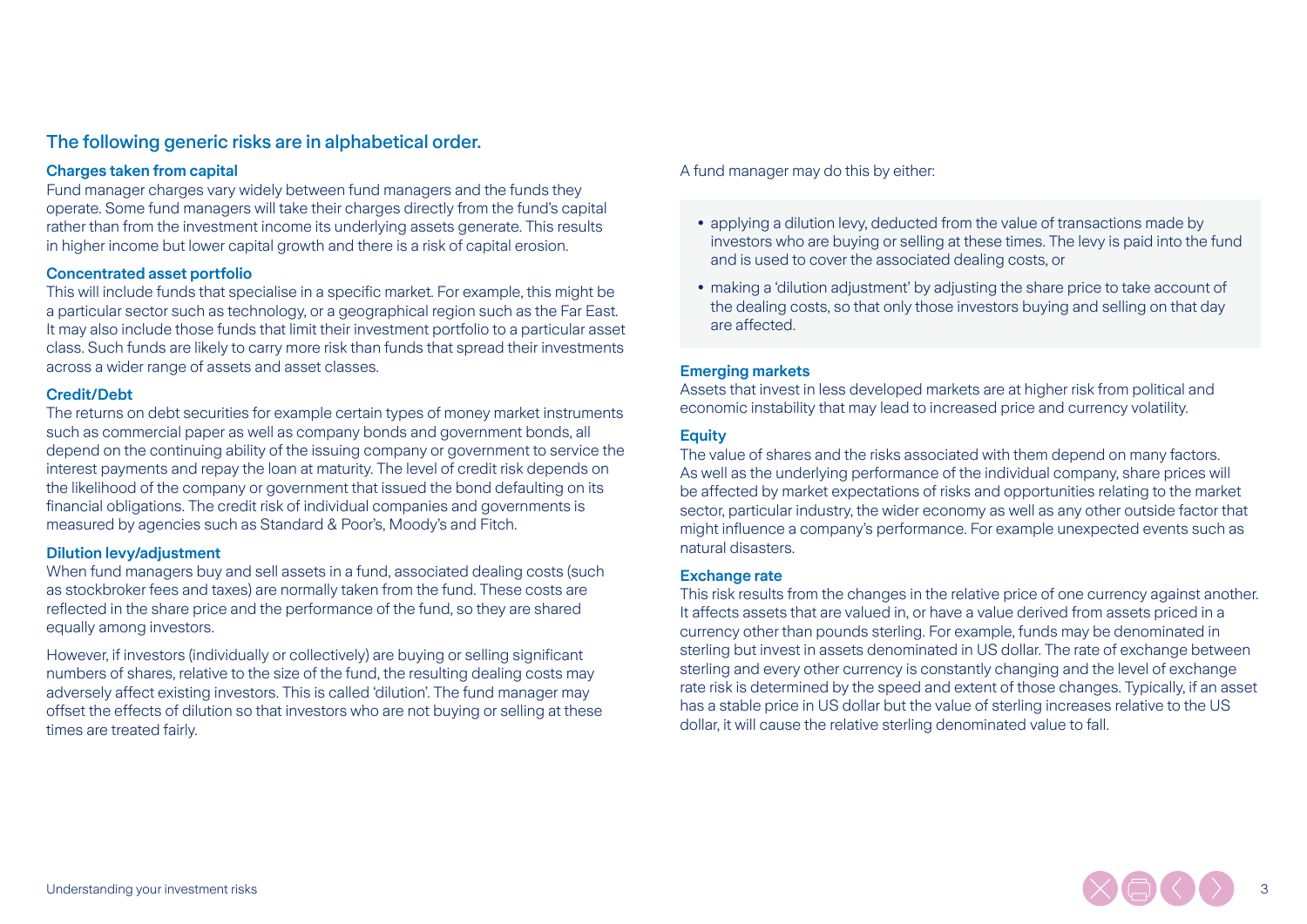#### **High-yield bonds**

Companies and governments issue bonds to raise money, the interest rate they have to pay will depend on their credit rating, the lower their credit rating the higher the interest rate or 'yield'. As such, funds that invest in high-yield bonds are exposed to more credit risk and are at greater risk of financial loss from the issuer of the bond defaulting on its financial commitments.

#### **Inflation**

This generally applies to assets and funds that invest in such assets that provide steady but low levels of growth or income and reflects the probability that the value of the asset or income will be reduced as inflation shrinks its relative value. The higher the level of inflation, the quicker the relative value (or put another way, the purchasing power) of the asset, or income produced by the asset, will reduce.

#### **Interest rate**

This affects money market instruments and fixed-rate assets such as bonds where the trading value is affected by changes to interest rates. Typically, the trading value of a bond will fall when interest rates rise and rise when interest rates fall.

#### **Liquidity**

This risk is when it may not be possible to buy or sell an asset at the time, or in the quantities needed. This risk arises when market conditions prevent the buying or selling of that asset. This is particularly relevant to property-based assets. In addition, it will not be possible to buy or sell if trading has been suspended. This may be due to excessive market volatility, which may automatically trigger a suspension in trading or an event specific to the fund or share.

Trading in assets in less developed markets can also be subject to liquidity restrictions.

## **Political**

Financial markets run in a regulated environment. Governments or regulators can change the rules which then affect the value of assets based in those countries, particularly in less developed countries. Examples of this are the application of economic sanctions if a government nationalises a company or industry.

#### **Property**

Property funds are normally valued by taking account of the views of an independent valuer, property market conditions and the value of recent property sales. At times the value of such funds can fall sharply and the costs for buying and selling can rise sharply. In addition, there may be restrictions on selling holdings in such funds (whether they hold property directly or property company shares), particularly if property needs to be sold first. This may prevent the sale of assets for up to a year, or possibly longer. Property funds may invest directly in residential, commercial and international property or indirectly through investments in property companies that own and manage property on a commercial basis.

#### **Small companies**

Funds that primarily invest in small companies, may experience greater levels of price volatility than those of larger, more established companies or the funds that invest in them.

#### **Stabilisation**

During and after a public share issue, the price of the shares may be artificially maintained to prevent the price dropping before buyers can be found. Stabilisation rules allow the price to be fixed for a limited period and require the disclosure that the price may be stabilised. The effect of this may be the price at first is higher than it would have been.

#### **Volatility**

The measure of how much an asset price changes over a given period of time. More volatile assets will have larger changes in price over shorter periods of time. This risk is associated with certain types of individual assets, particularly shares, which are fairly volatile. This is because their price and the dividend payments they produce can be sensitive to external risk factors, for example natural disasters, as well as the underlying performance of the company itself. The risks associated with volatility can be reduced by holding a range of assets with a view to long term investment (over 10 years) enabling you to ride out periods of volatility and to give flexibility about when to sell. Excessive volatility, in particular when markets experience sharp falls in value in a short time, may automatically trigger a suspension in trading.

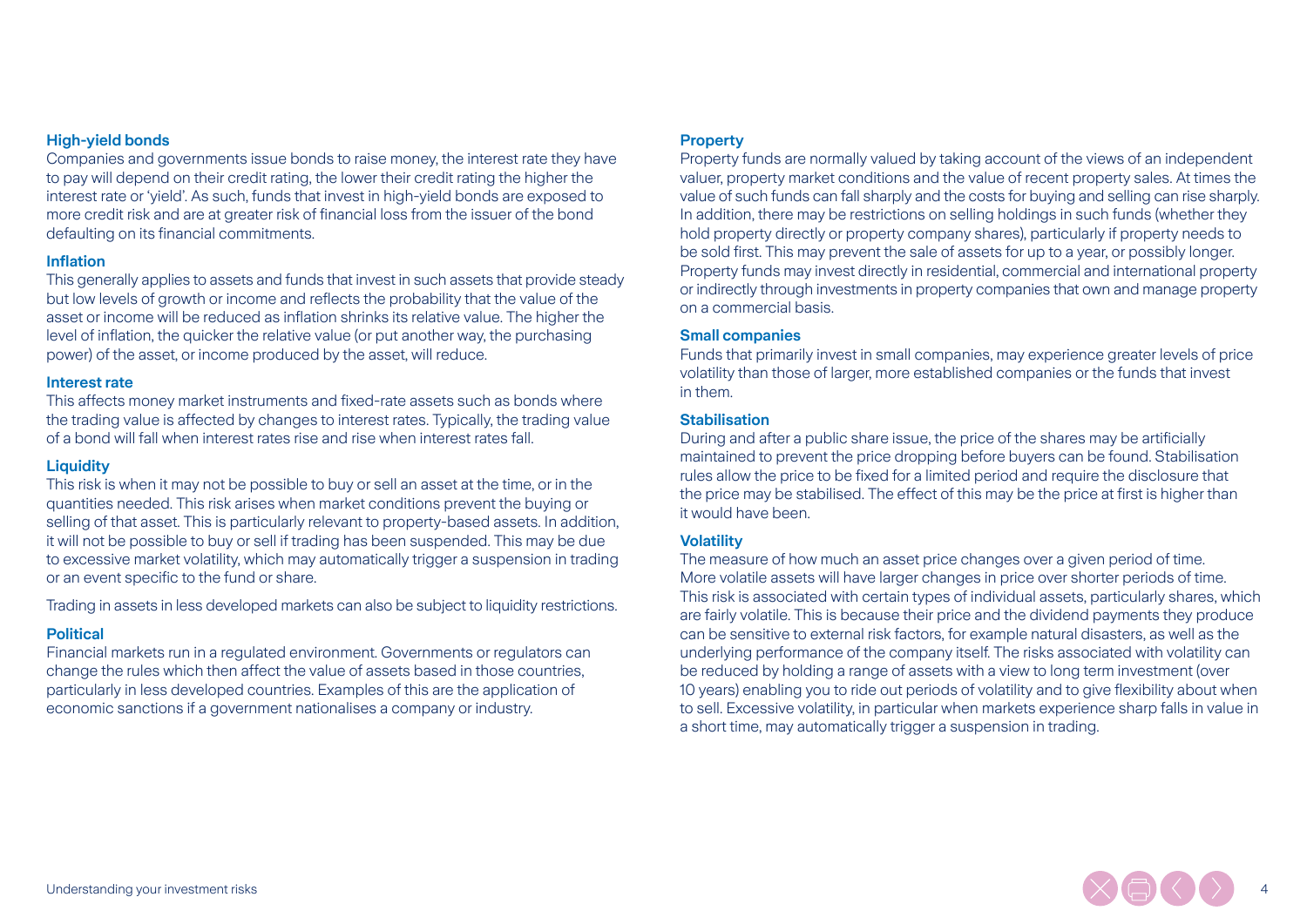# Correlation and diversification



Asset correlation is a measure of how investments move in relation to one another. When assets move in the same direction at the same time, they are highly correlated. When one asset tends to move up when the another goes down, the two assets are non-correlated.

Correlation ranges between a scale of -1 and +1. Perfect positive correlation based on a measure of +1 means that as one security moves up or down, the other security will move in the same direction. Perfect negative correlation of -1 means that when one security moves in one direction, the other security will move by an equal amount in the opposite direction. If the correlation is 0, the movements of the securities are said to have no correlation; they are completely random.

This is where diversification comes in. Just as a balanced diet is good for your health, holding a balanced, diversified portfolio can be good for your investments. Diversifying your portfolio with a mix of non-correlated assets can help protect it from the ups and downs of the market. Let's use an example of investing in two companies, one which sells sun cream and the other sunglasses. These are highly correlated as poor weather would result in low sales of both. However investing in companies selling sun cream and umbrellas would provide perfect negative correlation as when one is performing well, the other isn't, and vice versa when the weather changes.

Even well-diversified portfolios are at risk from market movements. All investments can fall as well as rise. But a portfolio that's diversified will generally move less and produce more balanced returns – both gains and losses. This might involve investing across some or all of the main asset classes of money market instruments, bonds and gilts, shares and property.